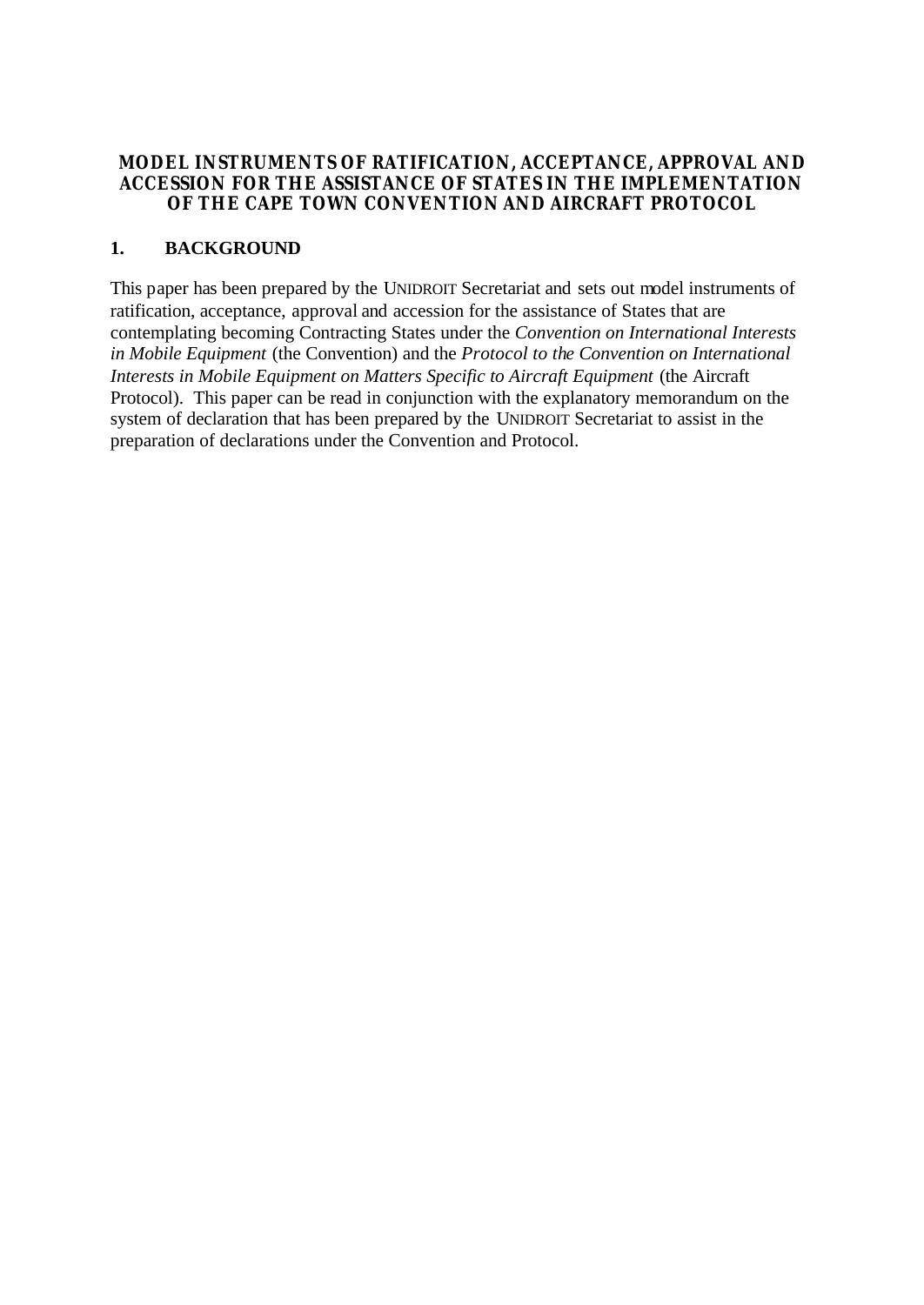### **2. MODEL INSTRUMENTS OF RATIFICATION/ACCEPTANCE/APPROVAL**

### **(i) Convention**

# **MODEL INSTRUMENT OF [RATIFICATION] [ACCEPTANCE] [APPROVAL]** (*delete the inapplicable options*) **BY .…** (*insert the name of the State*)

*WHEREAS* the Convention on International Interests in Mobile Equipment (hereinafter referred to as "the Convention") was concluded in Cape Town on 16 November 2001;

*WHEREAS* the Convention was signed on behalf of …. (*insert the name of the State*) on …. (*insert the date of signature*);

*AND WHEREAS* Article 47(2) of the Convention specifies that the latter is subject to ratification, acceptance or approval by States which have signed it;

*NOW THEREFORE*, …. (*insert the name of the State*), having considered the Convention, hereby [RATIFIES] [ACCEPTS] [APPROVES] (*delete the inapplicable options*) it, and undertakes faithfully to abide by all the provisions contained therein.

*IN WITNESS THEREOF*, I have signed this Instrument of [Ratification] [Acceptance] [Approval] (*delete the inapplicable options*) and affixed hereunto the Seal of .... (*insert the name of the State*).

Date Contract Contract Contract Contract Contract Contract Contract Contract Contract Contract Contract Contract Contract Contract Contract Contract Contract Contract Contract Contract Contract Contract Contract Contract C Head of Government or Minister of Foreign Affairs)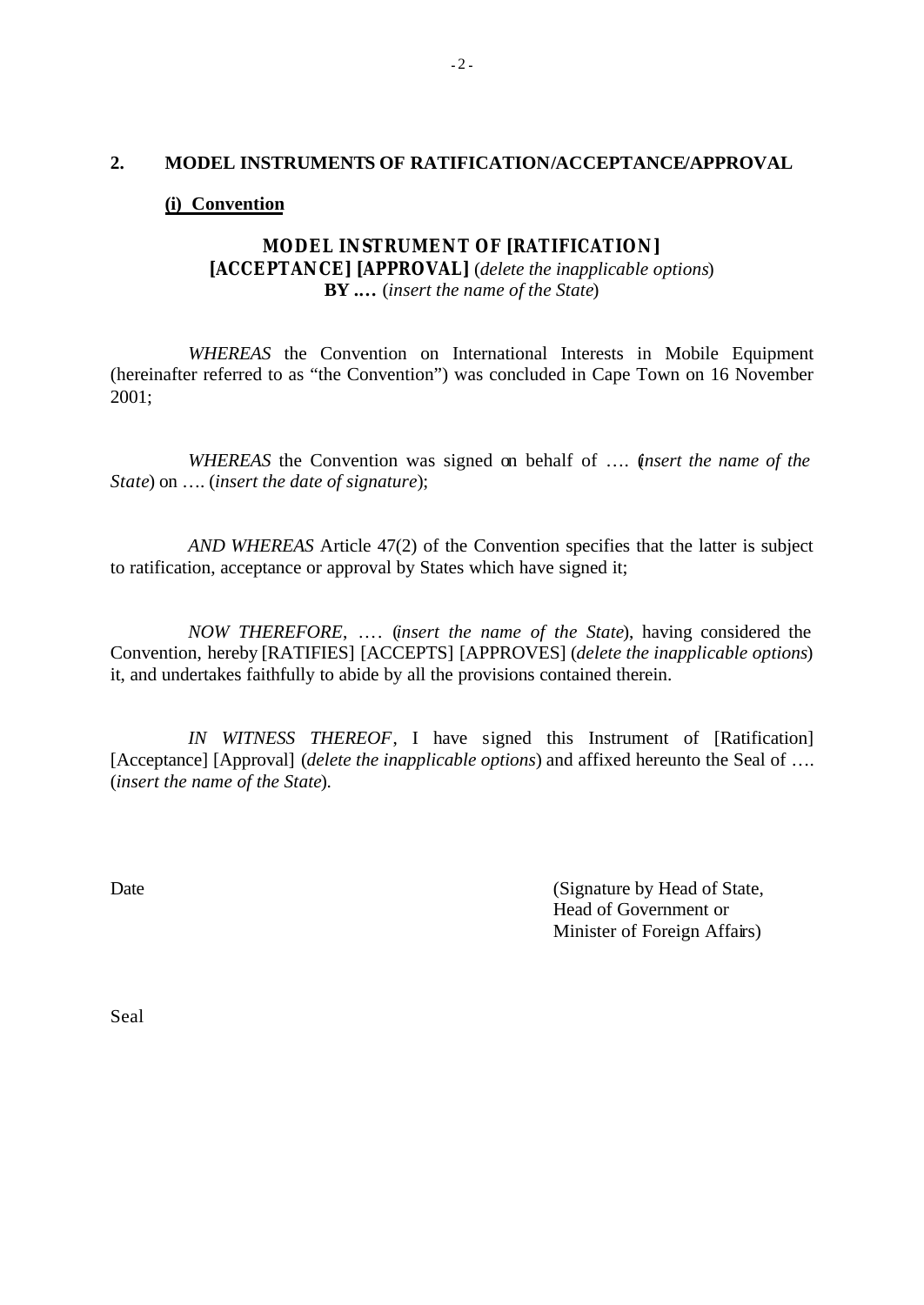**(ii) Protocol**

## **MODEL INSTRUMENT OF [RATIFICATION] [ACCEPTANCE] [APPROVAL]** (*delete the inapplicable options*) **BY .…** (*insert the name of the State*)

*WHEREAS* the Protocol to the Convention on International Interests in Mobile Equipment on Matters specific to Aircraft Equipment (hereinafter referred to as "the Aircraft Protocol") was concluded in Cape Town on 16 November 2001;

*WHEREAS* the Aircraft Protocol was signed on behalf of …. (*insert the name of the State*) on …. (*insert the date of signature*);

*AND WHEREAS* Article XXVI(2) of the Aircraft Protocol specifies that the latter is subject to ratification, acceptance or approval by States which have signed it;

*NOW THEREFORE*, …. (*insert the name of the State*), having considered the Aircraft Protocol, hereby [RATIFIES] [ACCEPTS] [APPROVES] (*delete the inapplicable options*) it, and undertakes faithfully to abide by all the provisions contained therein.

*IN WITNESS THEREOF*, I have signed this Instrument of [Ratification] [Acceptance] [Approval] (*delete the inapplicable options*) and affixed hereunto the Seal of .... (*insert the name of the State*).

Date (Signature by Head of State, Head of Government or Minister of Foreign Affairs)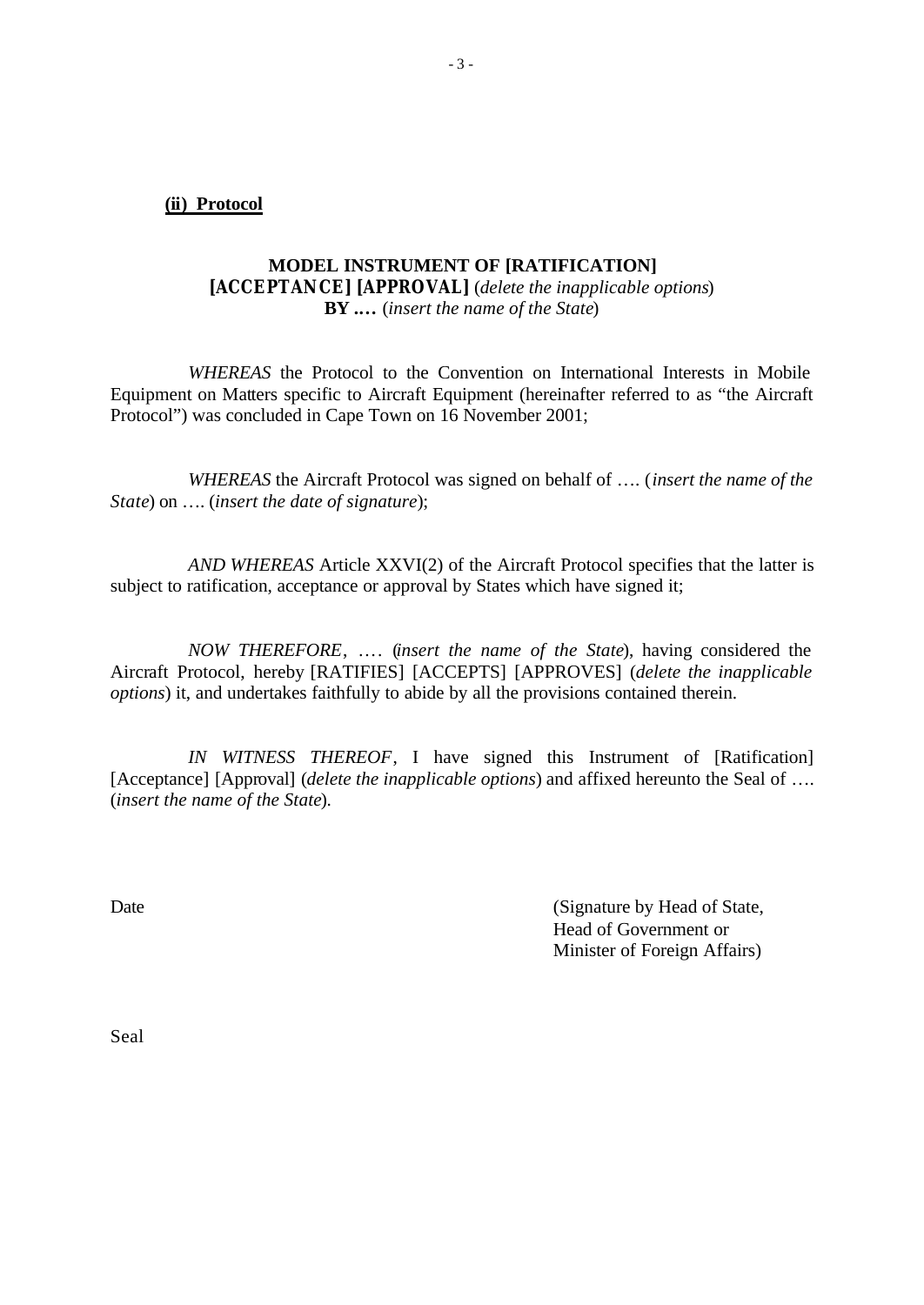## **3. MODEL INSTRUMENT OF ACCESSION**

## **(i) Convention**

#### **MODEL INSTRUMENT OF ACCESSION**

**BY .…** (*insert the name of the State*)

*WHEREAS* the Convention on International Interests in Mobile Equipment (hereinafter referred to as "the Convention") was concluded in Cape Town on 16 November 2001;

*AND WHEREAS* Article 47(3) of the Convention specifies that any State which does not sign the Convention may accede to it at any time;

*NOW THEREFORE*, …. (*insert the name of the State*), having considered the Convention, hereby *ACCEDES* to it, and undertakes faithfully to abide by all the provisions contained therein.

*IN WITNESS THEREOF*, I have signed this Instrument of Accession and affixed hereunto the Seal of …. (*insert the name of the State*).

Date (Signature by Head of State, Head of Government or Minister of Foreign Affairs)